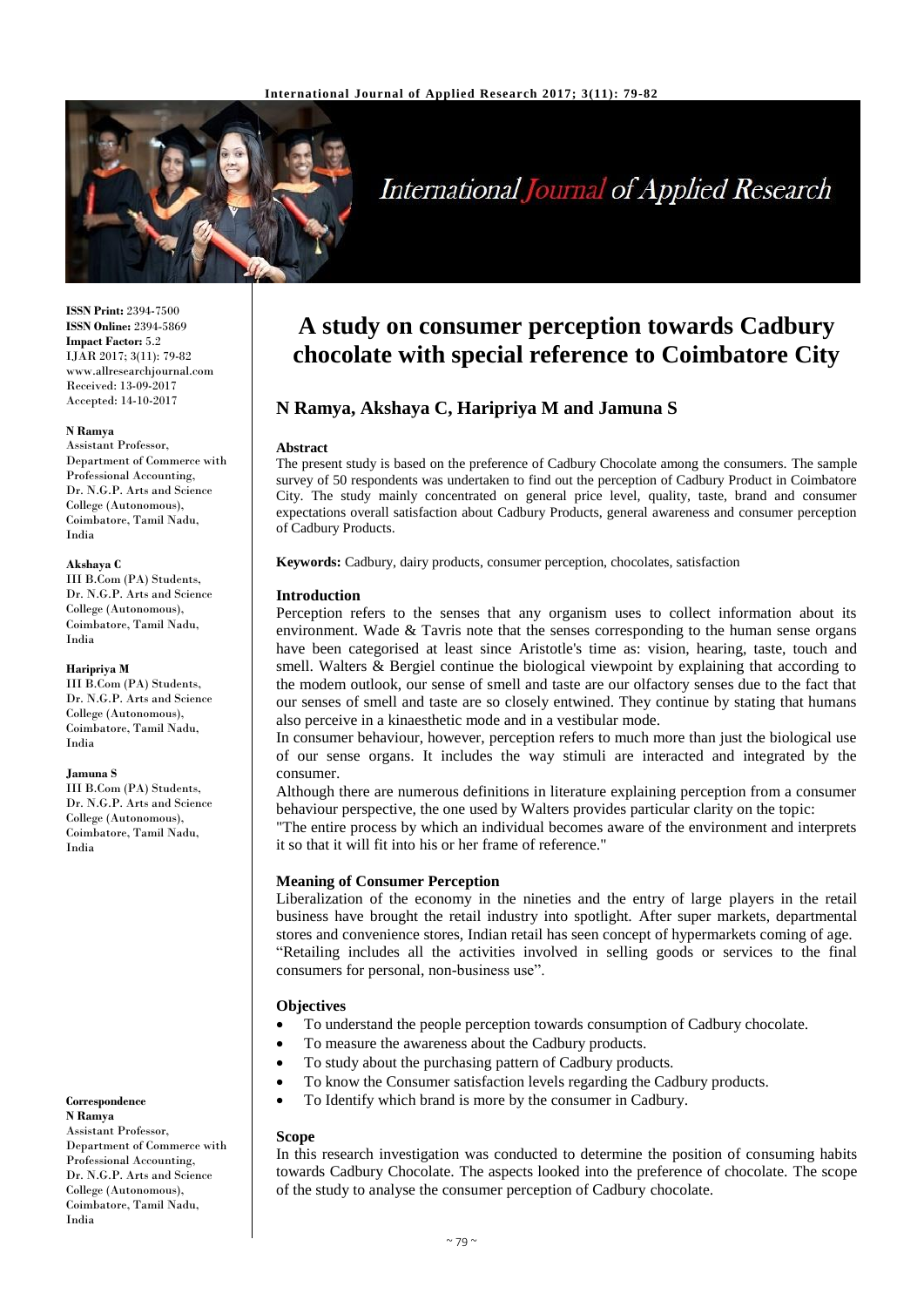#### **History of cadbury product**

Cadbury was introduced in the United Kingdom in 1905 and now consists of a number of different products. It is a brand of milk chocolate currently manufactured by Cadbury.

In 1824 John Cadbury opened a shop at 93 Bull street, Birmingham in the 1830's. Among other things, he sold cocoa and drinking chocolate, which he prepared himself using a pestle and mortar. Cadbury is a British confectionery company owned by Mondelez International. Cadbury India began its operations in India on 19 July 1948 by importing chocolates. In India Cadbury operates in four categories chocolate confectionery, milk food drinks, beverage and Cadbury & gum category.

In 1950's first overseas factoring near Hobart, Tasmania. In India Cadbury has 5 company owned manufacturing

g facilities and 5 sales offices in 5 meters. The corporate office is in Mumbai. Cadbury enjoys a value market share of over 70%. The highest Cadbury brand share in the world. Cadbury India has been ranked in the FMCG sector in 2007. In 2017 Cadbury Dairy milk introduced in Australia, blending the best of dark and milk chocolates.

#### **Limitations**

There are some limitations is the study on consumer perception regarding Cadbury products.

- Sample size is 50, so the accurate survey is not enough to generalize the finding of the study.
- Samples are only collected in Coimbatore District, so it will not applicable to other places.

#### **Review of literature**

 $\overline{a}$ 

Chakraborty<sup>[1]</sup> (2010) in a study conducted in Hyderabad. In India he identified the driving shopping, motives of Indian consumer. Factor analysis three shopping motives two of which related to hedonic shopping motive and one of the utilitarian. The factor were named as diversion, socialization and utilitarian. Other dimension are store attributes, shopping outcomes and shopping perceived cost. The identified factor could be the key for discount stores for understanding the shoppers.

Dr. Shendge<sup>[2]</sup> (2012) on his study "A comparative study of consumer perception towards Cadbury and nestle chocolates with special reference to Navi Peth Area in Solapur city" viewed that chocolate is liked and eaten by all age groups of people.

Prof. R.C.S. Rajpurohit and Dr. M.L. Vasita (2011) [3] on their study "consumer preference and satisfaction towards various mobile phone service providers an exploratory study in Jodhapur city, Rajasthan" conducted that on 250 mobile phone users of various mobile phone service providers such as Airtel, Vodafone, BSNL, Reliance, Idea and few other players. The result derived from this study indicate that the factor induces the consumer to buy a particular mobile phone operator followed by a network coverage and brand

image. The finding derived from the study will be helpful for mobile phone service provided for the promotion of mobile phone service.

Dr. S. Subadra  $(2010)$  <sup>[4]</sup> on their study "Consumer Perceptions and Behaviour: A Study with special reference to Car Owners in Namakkal District" reviewed that the market is now predominately consumer driver. The focuses shifting for product based marketing to need based marketing. So it is important to study the consumer perception and behaviour of the car owners which will give as feedback on how marketing strategy can be worked. Namakal town in Tamilnadu, which is in the southern part of India, which progressive and growing market for cars. The simple random sampling technique was adopted in the study to select the sample respondents. As the size of the universe is respected, the study has been conducted on the respondents of all the segments of passenger cars. Cluster analysis has been used to identify the consumer with similar taste and preference with respect to purchase of car. This study is concluded that consumer behaviour plays a vital role in marketing cars and there is more scope for extensive research in this area.

Anil Mathur  $(2001)$  <sup>[5]</sup> on his study "A study of changes in brand preference "stated the brand preference are usually studied by attempting to profile and understand royal consumers. This paper presents a study of changes in brand preference. Theory and research is used to proper and test a model based on proposition the changes in brand preference and their development on the result of life event that service as marker of life transitions. Changes are viewed to be result of adjustments to new life conditions and changes in life time to cope with stressful life changes. The data support these notions and suggest implications for consumer research.

#### **Research methodology**

#### **Sample size and design**

A sample of 50 respondents were taken who was taken on the basis of convenience.

#### **Data collection**

The data are primary data collected through questioners.

#### **Tools for Analysis**

- Percentage Analysis
- Rank correlation Analysis
- Likert Analysis

## **Data Analysis**

## **Percentage Analysis**

**Table showing the interest of the respondents towards chocolate**

| <b>Factors</b> | No. of respondents | <b>Percentage</b> |
|----------------|--------------------|-------------------|
| Very much      |                    | 76                |
| Not much       |                    |                   |
| Not at all     |                    |                   |
| Total          |                    |                   |

<sup>4</sup>Dr. Subadra, "Consumer Perception and Behaviour. A study with special reference to Car Owners in Namakal District" Sri Krishna International research & Educational consortium. http://www.skirec.com ISSN 2229- 4104, Volume 1, issue 3.

<sup>5</sup>Anil Mathur (2001) "A study of changes in Brand preference" Asia Pacific Advances in consumer research volume 4, pages 133-139.

 $\ddot{\phantom{a}}$ 

<sup>&</sup>lt;sup>1</sup> Chakraborty, "A study of selected discount stores retail in Hyderabad for the purpose of identifying the factors in regards to shopping motives, store attributes, shopping outcomes and perceived shopping cost", International journal of global business,  $2010,3(1)$ , P.P. No.1-19.

Dr. Shendge (2012) "A comparative study of consumer preference towards Cadbury and nestle chocolates with special reference to Navi Peth Area in Solapur City" Solapur University, Solapur.

<sup>3</sup>Prof. R.C.S. Rajpurohit and Dr. M.L. Vasita (2011) " Consumer Prefernce and Satisfaction towards various mobile phone service providers an exploratory study in Jodhpur city, Rajasthan" Gurukul Business Review(GBR) ISSN: 0973-1466, Vol.7,pp. 1-11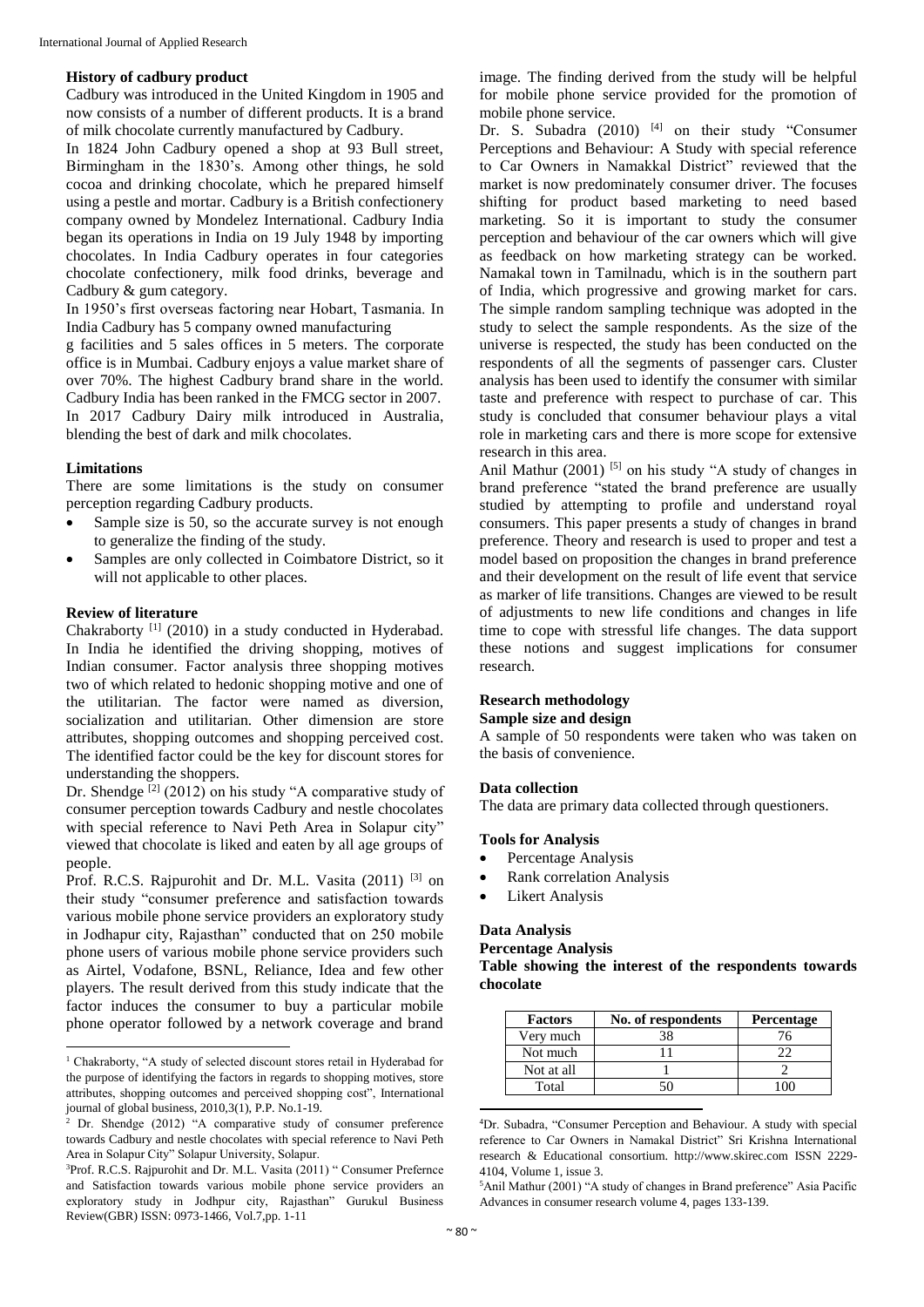From the above table, it is clear that 76% of the respondents like chocolate very much, 22% of the respondents like chocolate not much, 2% of the respondents like chocolate not at all.

## **Table showing the source of media to respondents about Cadbury product**

| <b>Factors</b>       | No. of respondents | Percentage |  |  |
|----------------------|--------------------|------------|--|--|
| Advertisement        |                    |            |  |  |
| Word of mouth        |                    |            |  |  |
| Displays in the shop |                    |            |  |  |
| Others               |                    |            |  |  |
| Total                |                    |            |  |  |

From the above table, it is clear that 38% of the respondents are aware of Cadbury product through advertisement, 28% of the respondents are aware of Cadbury product through word of mouth, 30% of the respondents aware of Cadbury

product through displays in the shop, 4% of the respondents are aware through other sources.

### **Table showing the frequency of purchase of chocolate.**

| <b>Factors</b>            | No. of respondents | Percentage |
|---------------------------|--------------------|------------|
| Once in every day         |                    | 38         |
| 2-3 times a week          |                    | 26         |
| Once a week               |                    |            |
| On special occasions only |                    | 26         |
| Total                     |                    |            |

From the above table, it is clear that 38% of the respondents buy chocolate every day, 26% of the respondents buy chocolate 2-3 times a week, 10% of the respondents buy chocolate once in a week, 26% of the respondents buy chocolate on special occasions only.

**Table showing the duration of purchase of Cadbury chocolate.**

| <b>Factors</b>    | No. of respondents | Percentage |  |  |
|-------------------|--------------------|------------|--|--|
| 3-6 months        | 15                 |            |  |  |
| 6months-1 year    |                    | 12         |  |  |
| 1-3 years         | 13                 | 26         |  |  |
| 3 years and above | 16                 | 32         |  |  |
| Total             |                    |            |  |  |

From the above table, it is clear that 30% of the respondents have purchased chocolates for 3-6 months, 12% of the respondents have purchased chocolates for 6months-1year, 26% of the respondents have purchased chocolates for 1- 3years, 32% of the respondents have purchased chocolates for 3years and above.

#### **Rank Correlation**

**Table showing the preference level of respondents towards Cadbury Chocolates.**

| Factor       |       | 2     | 3    |       |       | o     |       | <b>Total</b> | Rank |
|--------------|-------|-------|------|-------|-------|-------|-------|--------------|------|
| Taste        | 20(7) | 20(6) | 6(5) | 2(4)  | 1(3)  | 1(2)  | 0(1)  | 295          |      |
| Sweetness    | 16(7) | 12(6) | 9(5) | 5(4)  | 6(3)  | 1(2)  | 1(1)  | 270          |      |
| Price        | 3(7)  | 7(6)  | 8(5) | 10(4) | 8(3)  | 9(2)  | 5(1)  | 190          | 4    |
| Calories     | 1(7)  | 0(6)  | 3(5) | 4(4)  | 14(3) | 11(2) | 7(1)  | 109          |      |
| <b>Brand</b> | 7(7)  | 4(6)  | 7(5) | 9(4)  | 5(3)  | 11(2) | 17(1) | 198          |      |
| Package      | 0(7)  | 2(6)  | 9(5) | 7(4)  | 8(3)  | 11(2) | 13(1) | 144          | 6    |
| Flavour      | 3(7)  | 6(6)  | 7(5) | 12(4) | 8(3)  | 7(2)  | 7(1)  | 185          |      |

From the above table, it is clear that taste is ranked first, Sweetness is ranked second, Brand is ranked third, Price is ranked fourth, Flavour is ranked fifth, Packaging is ranked sixth and Calories is ranked seventh of Cadbury chocolate.

#### **Likert Analysis**

**Table showing the satisfaction level of the respondents towards Cadbury products.**

| Factor       | <b>HS</b> | S   | N  | <b>DS</b>      | <b>HDS</b> | <b>Total</b> | Likert scale value( $\sum fx / \sum f$ ) |
|--------------|-----------|-----|----|----------------|------------|--------------|------------------------------------------|
| Flavour      | 140       | 80  | 6  | $\theta$       | 0          | 226          | 4.52                                     |
| Price        | 40        | 104 | 36 | 6              |            | 187          | 3.74                                     |
| Ouality      | 85        | 76  | 36 | 4              | $\theta$   | 201          | 4.02                                     |
| Packaging    | 115       | 80  | 18 | $\overline{c}$ | $\theta$   | 215          | 4.3                                      |
| Taste        | 150       | 56  | 15 | $\overline{c}$ | $\theta$   | 223          | 4.46                                     |
| <b>Brand</b> | 110       | 96  | 9  | 0              |            | 216          | 4.32                                     |
| Image        | 75        | 92  | 33 | 2              | $\theta$   | 202          | 4.04                                     |
| Colour       | 100       | 56  | 30 | 6              | 3          | 196          | 3.9                                      |
| Shape        | 80        | 60  | 42 | 4              | 3          | 189          | 3.78                                     |

HS-Highly Satisfied S-Satisfied N-Neutral DS-Dissatisfied HDS-Highly Dissatisfied

From the above table, respondents are highly satisfied with flavour and satisfied with other factors in the Cadbury product.

## **Findings**

- 76% of the respondents like chocolate very much.
- 38% of the respondents aware of Cadbury products through advertisement.
- $\geq$  38% of the respondents buy chocolate once every day.